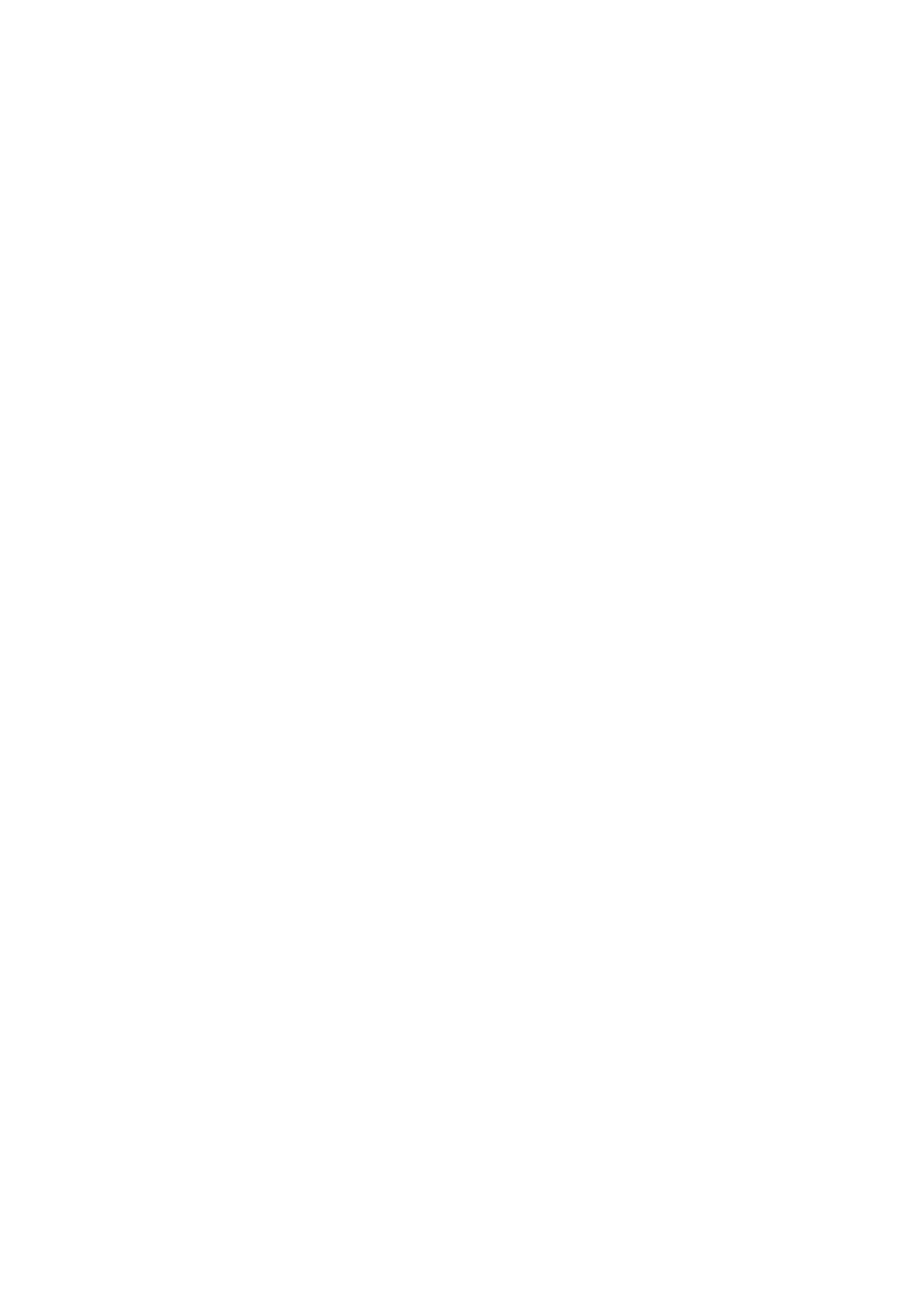### EDITORIAL BY ÉDOUARD PHILIPPE, PRIME MINISTER



Racism and anti-Semitism have taken lives in France in recent years. They can be seen in the street, on the walls of places of worship, on social media and in online forums. For millions of French people, they translate into insults, intimidation, assault and discrimination. Pupils are forced to leave school because of their religion. Young people do not find work because their name sounds foreign. Parliament members are

insulted because of the colour of their skin. These cowardly, grave and degrading attitudes hurt victims and their loved ones. They hurt France.

For the government, fighting this scourge is a moral and political imperative. Because we cannot build a safe, peaceful and inclusive society on the basis of hating those who are different. Because racism and anti-Semitism go against the values on which the Republic has been founded. Because millions of men and women have died so that freedom, equality and universalism triumph. Because, unfortunately, history can repeat itself.

The 2015-2017 Interministerial Plan "Mobilizing France against Racism and Anti-Semitism" has produced its first results. Two independent evaluations, one conducted by the French National Consultative Commission on Human Rights (CNCDH), the other conducted at my request by a joint mission of the French Inspectorate General of Administration (IGA) and the French Inspectorate General of Education and Research (IGAENR) assessed their impact. Many people from government services, associations and civil society have worked to make the fight against racism and anti-Semitism a focus of a clearly identified public policy with its own budget and implemented by recognized stakeholders at local and national level.

But this is only the beginning. Tensions remain high. The numbers of victims are alarming. While it is a positive sign that heinous acts and threats have been on a downward trend since 2016, these statistics do not take into consideration the flood of hate that is expressed daily on the Internet. Nor the growing number of instances where words are acted upon. Therefore we must go even further, dig even deeper at the interministerial level and work on new fronts.

That is the aim of this new national plan to fight racism and anti-Semitism that we will roll out over three years from 2018 to 2020. A plan that reinforces, strengthens and extends actions that we are conducting to fight discrimination and prevent radicalization. It will be fuelled by the work of the mission President Macron has entrusted to Gil Taïeb, Laëtitia Avia and Karim Amellal.

Steered by the ministerial delegation opposing racism, anti-Semitism and LGBT-hate (DILCRAH), it will mobilize all of the ministries to fight hate on the Internet, educate to fight against prejudices and stereotypes, better assist victims, and invest in new areas of action. It will also benefit from ringfenced funding. The fight against hate, ignorance, cowardice and impunity has only just begun. In this fight, I know I can count on the thousands of associations and the great majority of French people who love their country and the values of fraternity that they defend.

**Édouard PHILIPPE**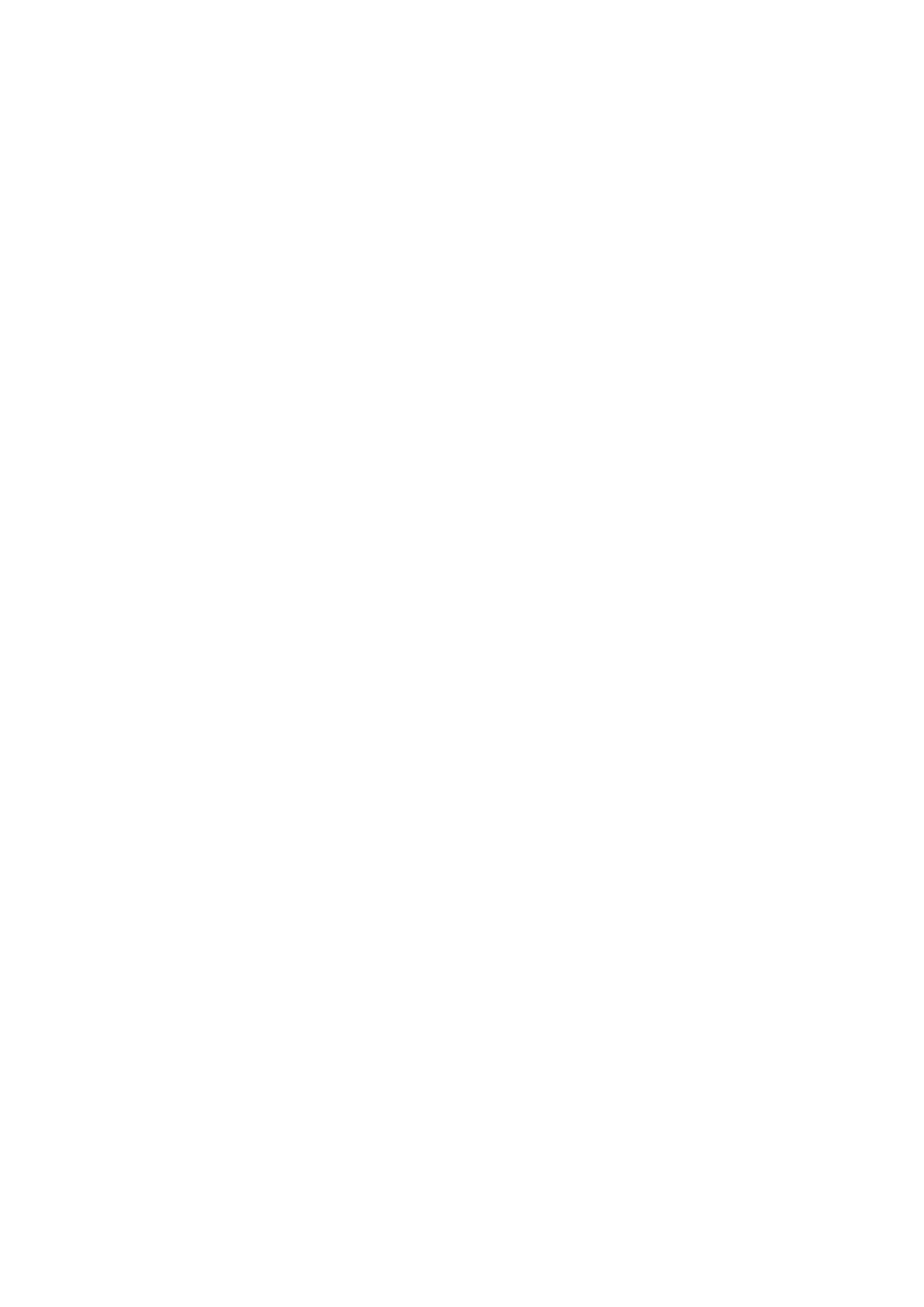### FIGHTING HATE ON THE INTERNET

**Objective: Establish, at European level, a system of liability for digital platforms with respect to hate, racist and anti-Semitic content**

|  | <b>ACTION</b> |  |
|--|---------------|--|
|  |               |  |

w **Propose a European legislative initiative** requiring operators to delete illicit content more rapidly and strengthen their system of liability. Currently challenges posed by the millions of content items published every day on social media are not being fully addressed. The binary distinction between the publisher's legal system, in which the publisher is civilly and criminally liable because of the content that it publishes, and the host's legal system, in which the host is only liable for illicit content under very limited conditions, is no longer adapted to the huge problem of hate on the Internet.

**Objective: Amend national legislation so that hate on the Internet can be fought more effectively**

#### POTENTIAL ACTIONS

- w **Make it an obligation for platforms hosting content targeting a French public, over a set number of users, to have a legal base in France.**
- w **Require that tools available to users to report any type of illicit content online are visible and accessible.**
- w **Require the platforms to close accounts that have massively and repeatedly disseminated illicit content.**
- w **Allow investigations under a pseudonym with respect to racist and anti-Semitic offences on the Internet.** As a result, cyber investigators who encounter forums for discussion on the Internet in which participants engage in hate speech could participate in the conversations using a pseudonym to facilitate the authentication of offences and identify the perpetrators. This measure will be enacted under a programming bill for the justice system.

**As part of their mission, Karim Amellal, Laetitia Avia and Gil Taieb will determine the terms and identify additional proposals for an ambitious amendment to national and European legislation. NGOs, stakeholders and European partners will be consulted.**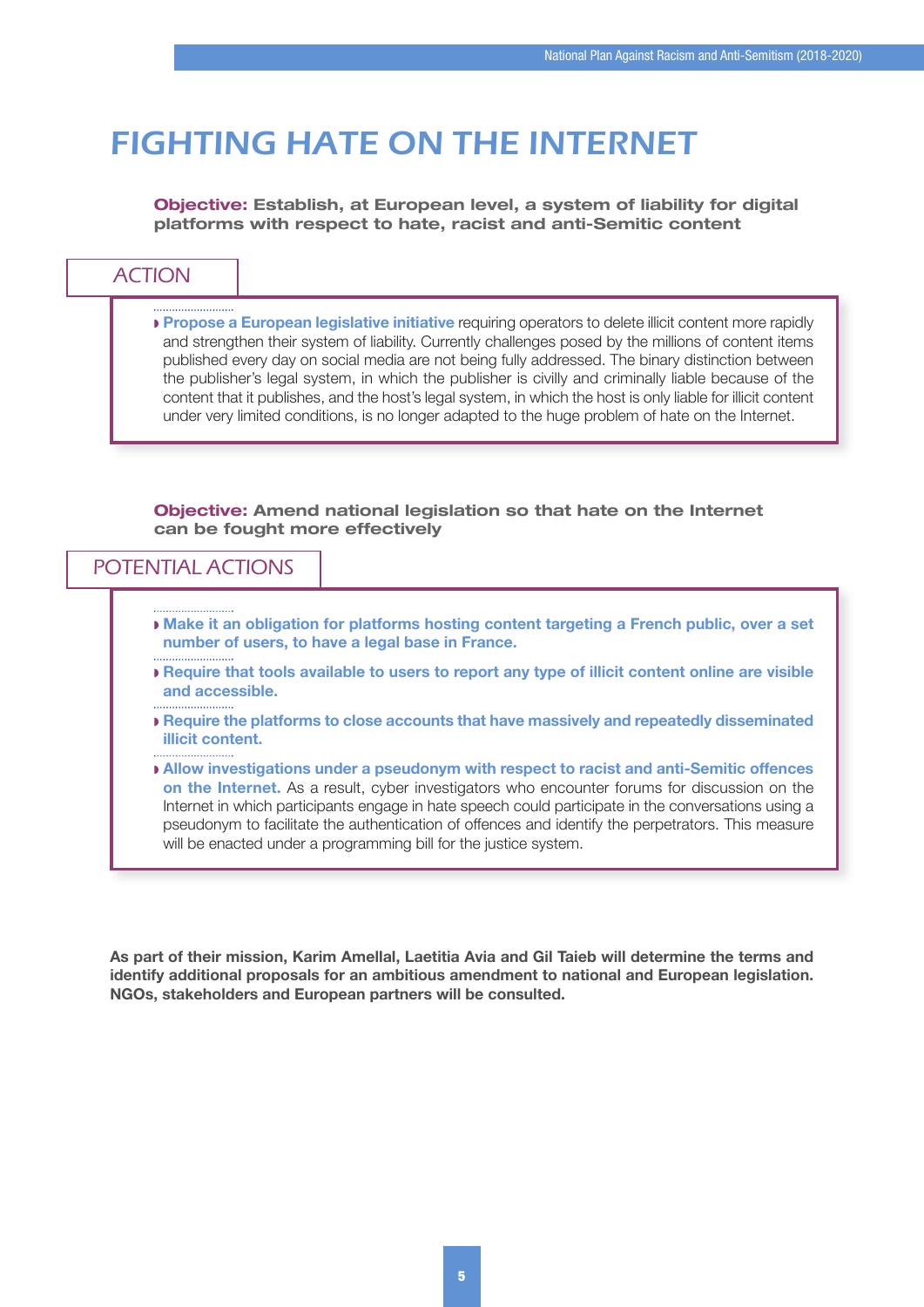**Objective: Strengthen the means and methods for fighting hate on the Internet**



- w **Promote the diversity of content and fight against filter bubbles** with regard to racist and anti-Semitic hate content. In accordance with the CNIL report dated 15 December 2017, participate in ethical discussions on the risks of bias, discrimination and exclusion that could be generated by algorithms.
- Support the emergence of positive speech especially through enhanced cooperation of digital stakeholders and associations fighting hate speech. Launch an open competition for the most positive speech with the support of digital stakeholders.
- w Support and participate in events promoting action and digital innovation to fight online hate more effectively (hackathons, testing, etc.).

#### **Objective: Raise awareness of hate on the Internet**

- w Strengthen media and information education (MIE) especially regarding conspiracies, relying on the partners specializing in this area, for example, the French Media Information Liaison Centre or CLEMI. To this end, broadly disseminate education tools to fight hate and promote their use and ownership; pursue teacher training efforts; and double the MIE budget of the Ministry of Culture so as to support associations working in libraries and schools.
- w With digital stakeholders, associations and the general public, encourage the emergence of cyber citizenship to better fight against hate content on the Internet.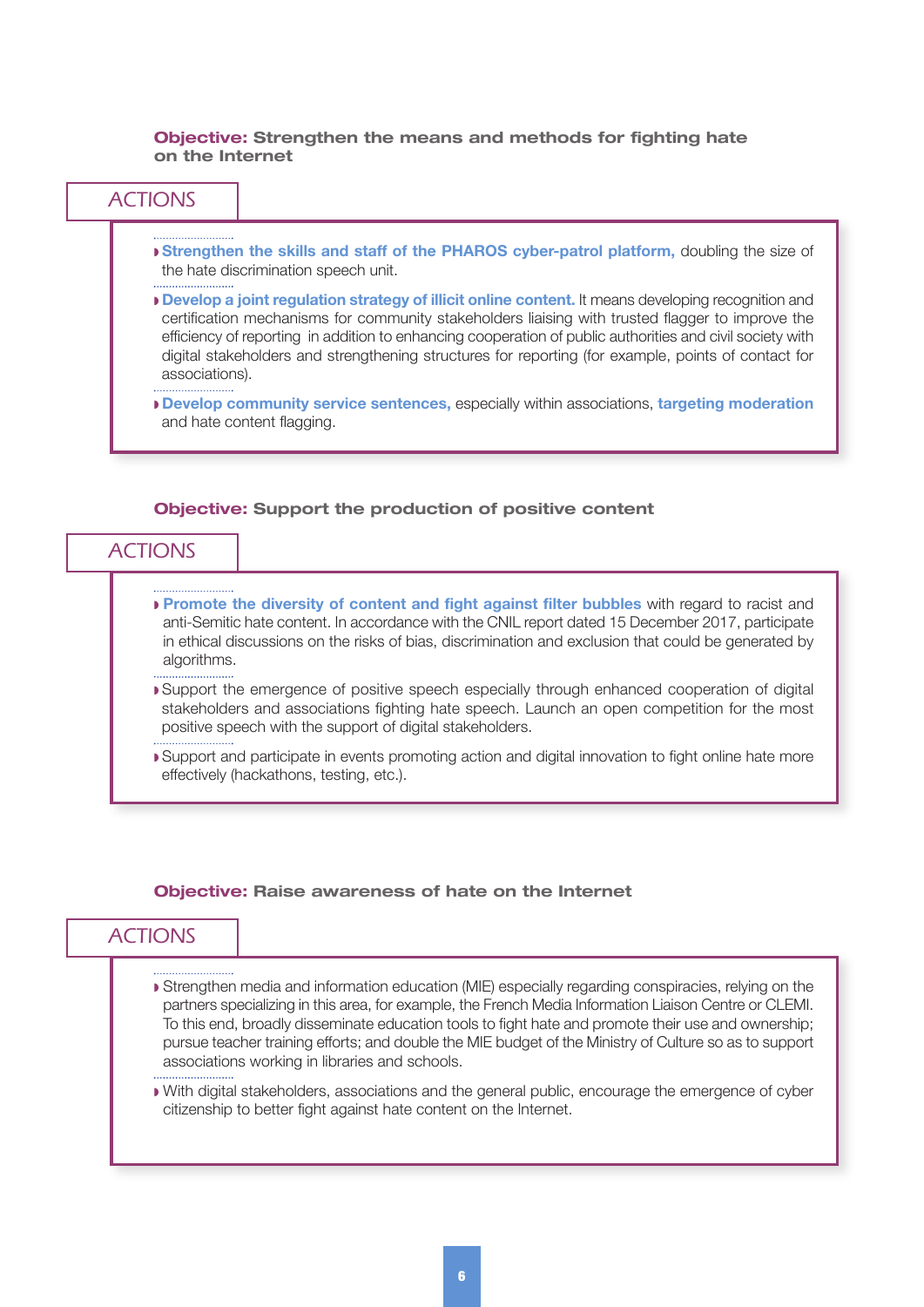### EDUCATING AGAINST PREJUDICE

#### **Objective: Improve schools' response and support for education teams facing difficulties**

#### ACTIONS w **Create a national rapid response team** so that racist or anti-Semitic difficulties or incidents do not go unaddressed. This team, directly and automatically referred to by education authorities, will propose adapted and flexible responses (actions in schools, support for educational teams, mobilization of associative or memorial partnerships, etc.) in real time. **Improve management:** Conduct local surveys on the school environment as a management tool in the prevention of racism and anti-Semitism in schools; improve the reporting of racist and anti-Semitic acts with the tools designed to report incidents of serious violence; and strengthen the role of remembrance and citizenship advisers, liaising with secularism and religion academic teams. w **Strengthen the training of all staff in preventing and managing racist and anti-Semitic acts and speech in schools.** To this end: hold regular training sessions to equip teachers with teaching solutions and address "controversial" questions; take better account of the discriminatory root causes of violence and harassment in policies to improve the school environment; raise awareness of education assistants when they are hired on the role they play in preventing racism and anti-Semitism. w Include a racism and anti-Semitism dimension in the plan to combat and prevent violence and discrimination in agricultural education which has been conducted since the start of the 2017-2018 academic year.

#### **Objective: Develop resources for education against racism and anti-Semitism**

- w Continue efforts to train and provide teaching assistance when it comes to education against racism and anti-Semitism. To this end: enhance the Canopé "Educating against racism and anti-Semitism" website by adding new resources on the building of stereotypes, signs of common racism and the link between the fight against racism and anti-Semitism with media and information.
- w Continue to develop "La Flamme de l'Égalité" competition for remembering slavery and a competition to be held during the Week to Educate about Action to Fight Racism and Anti-Semitism.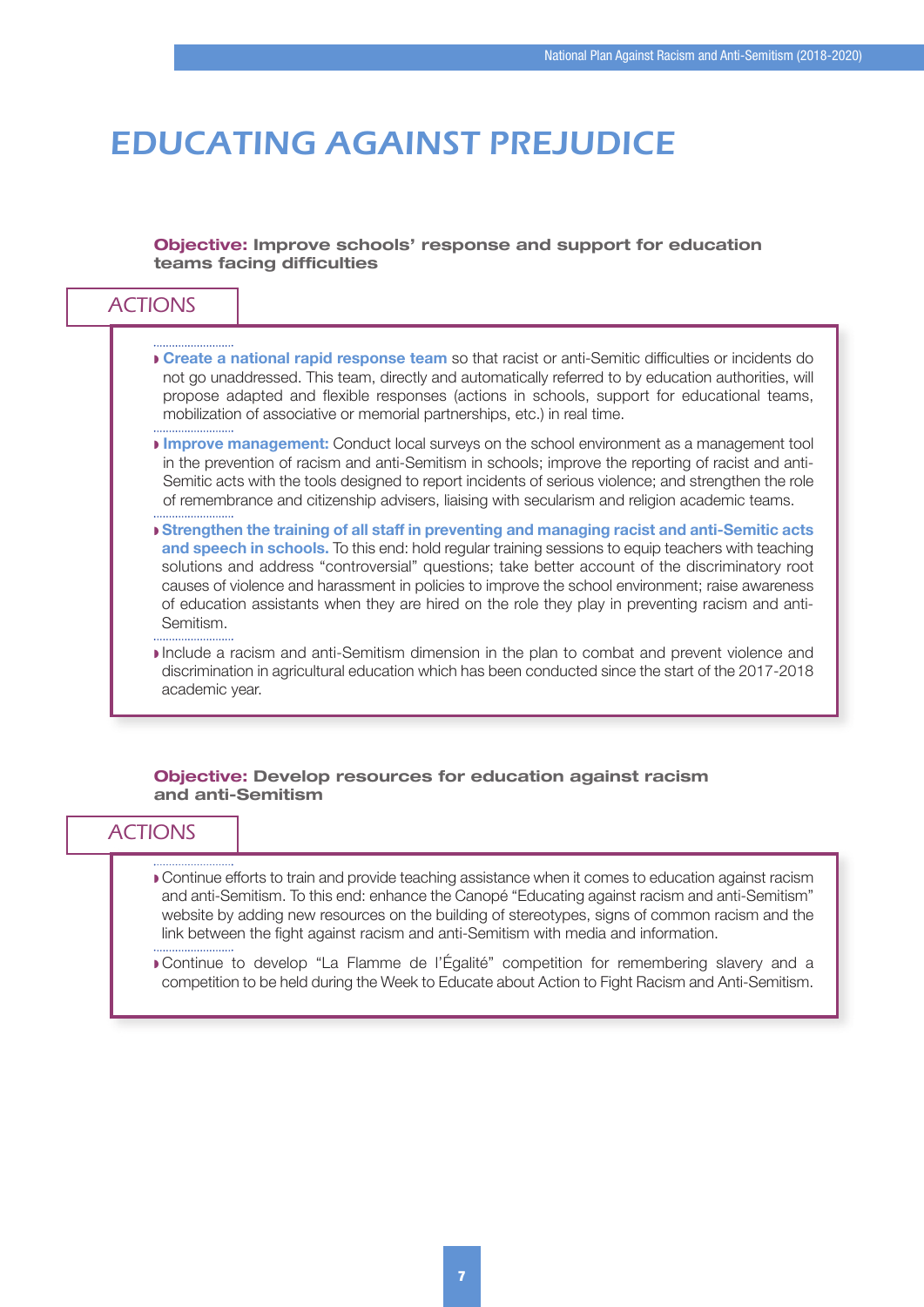**Objective: Make fighting racism and anti-Semitism and refusing competition between remembrances a main focus of memorial policies**

#### ACTIONS

- 
- w **Create a national Ilan Halimi award** for action focusing on young people in the area of fighting racism and anti-Semitism, which will be presented every 13 February.
- w Pursue existing partnerships on remembrance of the Holocaust and contemporary conflicts while expanding the number of memorial tools in the fight against racism and anti-Semitism. Strengthen partnerships with memorial and historical sites and community memorial stakeholders in the areas of slavery, colonization, immigration and "forgotten" memories. Build strengthened partnerships with memorial or cultural institutions in all regions (MUCEM in Marseille, Mémorial ACTe in Point-à-Pitre, Centre Tjibaou in Nouméa, opening of the Musée Dreyfus in Médan, etc.).
- w Ringfence a budget for action of €1.4 million to support projects for memorial and historical sites in fighting racism and anti-Semitism and moderate a joint work programme. Make the circulation of artworks and exhibitions a main criterion for government funding.
- w Continue supporting schools in building partnerships with memorial and historical sites. Facilitate the coverage of transport costs in liaison with private partners.

**Objective: Mobilize higher education and research to improve knowledge and counter racist and anti-Semitic phenomena**

- w **Create two thesis grants** (three-year doctoral contracts) to support the deepening of scientific knowledge on racism and antisemitism.
- Create a platform to compile and map the research centres and funds devoted to work to fight racism and anti-Semitism in order to increase their visibility and promote the creation of national and international research partnerships on these themes.
- w Create and disseminate online resources on racism and antisemitism such as MOOCS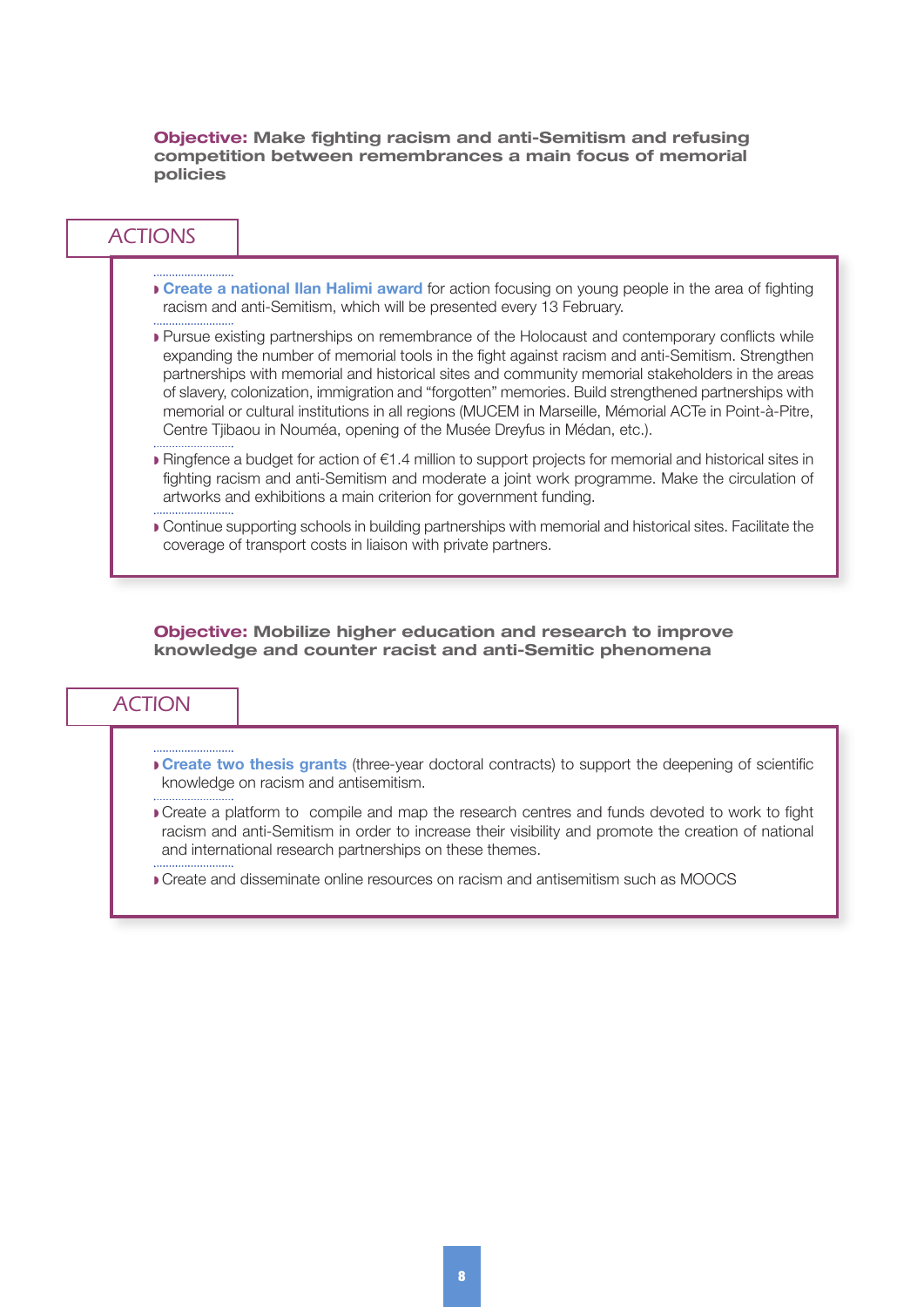### PROTECTING CITIZENS AND SUPPORTING THE VICTIMS

**Objective: Better take into account victims and ensure effective punishment**

| Starting in September 2018, trial a network of investigators and magistrates specifically<br>trained in fighting hate. This trial will aim to raise the awareness of law enforcement officers and<br>their assistants responsible for recording complaints and conducting investigations about the specific<br>features of this field. As part of this training, a new model of interview will be presented and made<br>available to the participants. It will better guide investigators and include questions that could be<br>asked when a complaint is lodged for specific offences (violence, extortion, violent theft). The aim is<br>to help investigators better identify and have victims' statements include factual evidence more<br>effectively so that the racism aggravating circumstances can be proven. |
|-------------------------------------------------------------------------------------------------------------------------------------------------------------------------------------------------------------------------------------------------------------------------------------------------------------------------------------------------------------------------------------------------------------------------------------------------------------------------------------------------------------------------------------------------------------------------------------------------------------------------------------------------------------------------------------------------------------------------------------------------------------------------------------------------------------------------|
| After this trial and on the basis of the experiment conducted, adapt initial and continuous theoretical<br>and practical training, and software to draft procedures, including templates for reports. Launch a<br>fact-finding mission to be conducted by the National Institute for Advanced Studies in Security and<br>Justice (INHESJ) which will study the British and Northern European models for recording complaints<br>and racism aggravating circumstances                                                                                                                                                                                                                                                                                                                                                    |
| Introduce an online pre-complaint procedure. At the end of the first quarter of 2018, conduct<br>a six-month trial aiming at extending the scope of the online pre-complaint procedure to include<br>offences of incitement to racial discrimination, slander and libel.                                                                                                                                                                                                                                                                                                                                                                                                                                                                                                                                                |

#### **Objective: Strengthen protection and prevention**

#### **ACTIONS**

w Maintaining the government's financial effort throughout its five-year term in the area of protecting religious and community sites.

w **Designate racism, anti-Semitism and discrimination advisers** in departmental directorates of public security and gendarmerie groups.

w Continue and strengthen the activity of the network of racism advisers in the courts: provide individual Internet addresses to advisers in order to facilitate their identification by the public, organize national and local meetings to train investigators, where appropriate with the participation of public (DILCRAH, Defender of Rights)and community stakeholders.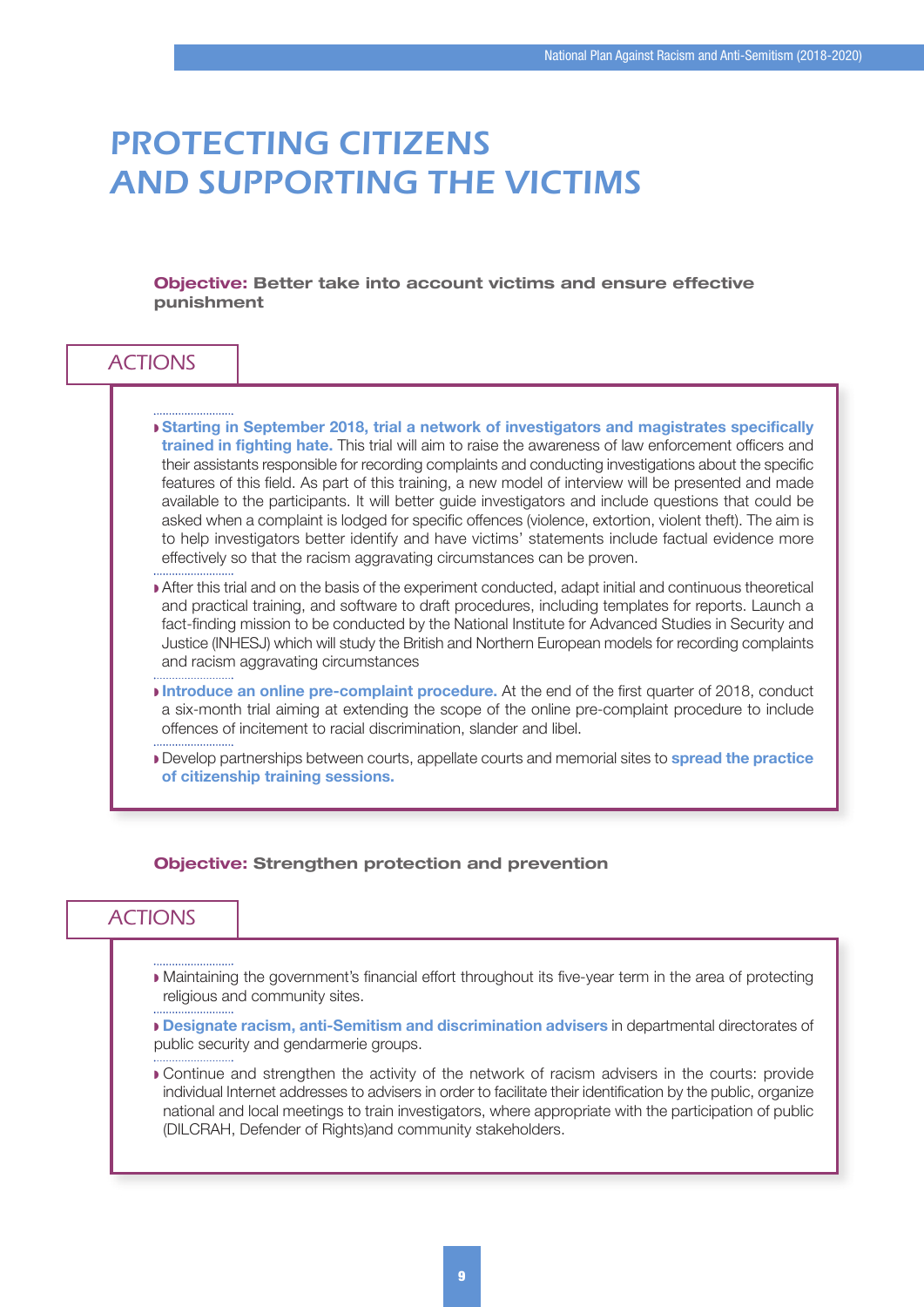**Objective: Implement a national training plan for people working in the public and social spheres**

#### ACTIONS

w **Widely conduct training actions** in public service schools to improve the treatment of victims and to prevent prejudice of government workers themselves. Mobilize the network of 270 trainers who have already been trained in the Regional Administration Institutes (IRA) in Nantes and Lyon, reactivate the network of trainers (IRA programme in Nantes); harness all the public service schools. The training of recruitment panels is a work focus.

w **Conduct technical and practical training sessions** on judicial treatment of hate offences and crimes in specialized schools (ENM, Police Officer School, National Gendarmerie Officer School, Police and Gendarmerie School); provide training for trainers in specialized schools on these subjects. Continue **to provide investigators information sheets on how to deal with** offences relating to hate speech and racist and anti-Semitic acts (attacks on individuals and property); develop and provide magistrates with detailed information including practical cases.

#### **Objective: Improve the collection and dissemination of data and statistics on racism and anti-Semitism**

- w Better exploit data and align available statistics to make the figures communicated to the public annually more accessible and transparent. Systematically accompany statistics from administrative data with findings from victim surveys, and their contributions should be promoted.
- w Sustain and develop victim surveys, similar to the module introduced in 2018 on discrimination on the security and living environment survey (CVS) conducted by the National Institute for Statistics and Economic Studies (INSEE), the National Supervisory Board on Crime and Punishment (ONDRP) and the Ministerial Domestic Security Service (SSMSI).
- w Ensure the funding of a second survey entitled "Path and Origin" (TeO2) which aims to establish a database of references on paths and situations of immigrants and descendants of immigrants. It also aims to produce updated analyses on the diversity of French society and the integration and discrimination processes that define it.
- w Share knowledge on fighting discrimination and openness to diversity in the public sector: publish the first report on fighting discrimination and address the diversity of French society in the three civil service divisions in 2018; and plan studies on discrimination when hiring and throughout careers.
- w Reinforce the publication of court decisions concerning offences committed online, on media created for this purpose. Address racism and anti-Semitism more extensively in the production of statistics of the Ministry of National Education, for example with surveys on victims and the school environment
- w Trial a survey system based on the Social Security Information and Vigilance System (SIVIS) in order to have reliable data on what is happening in higher education and research institutions.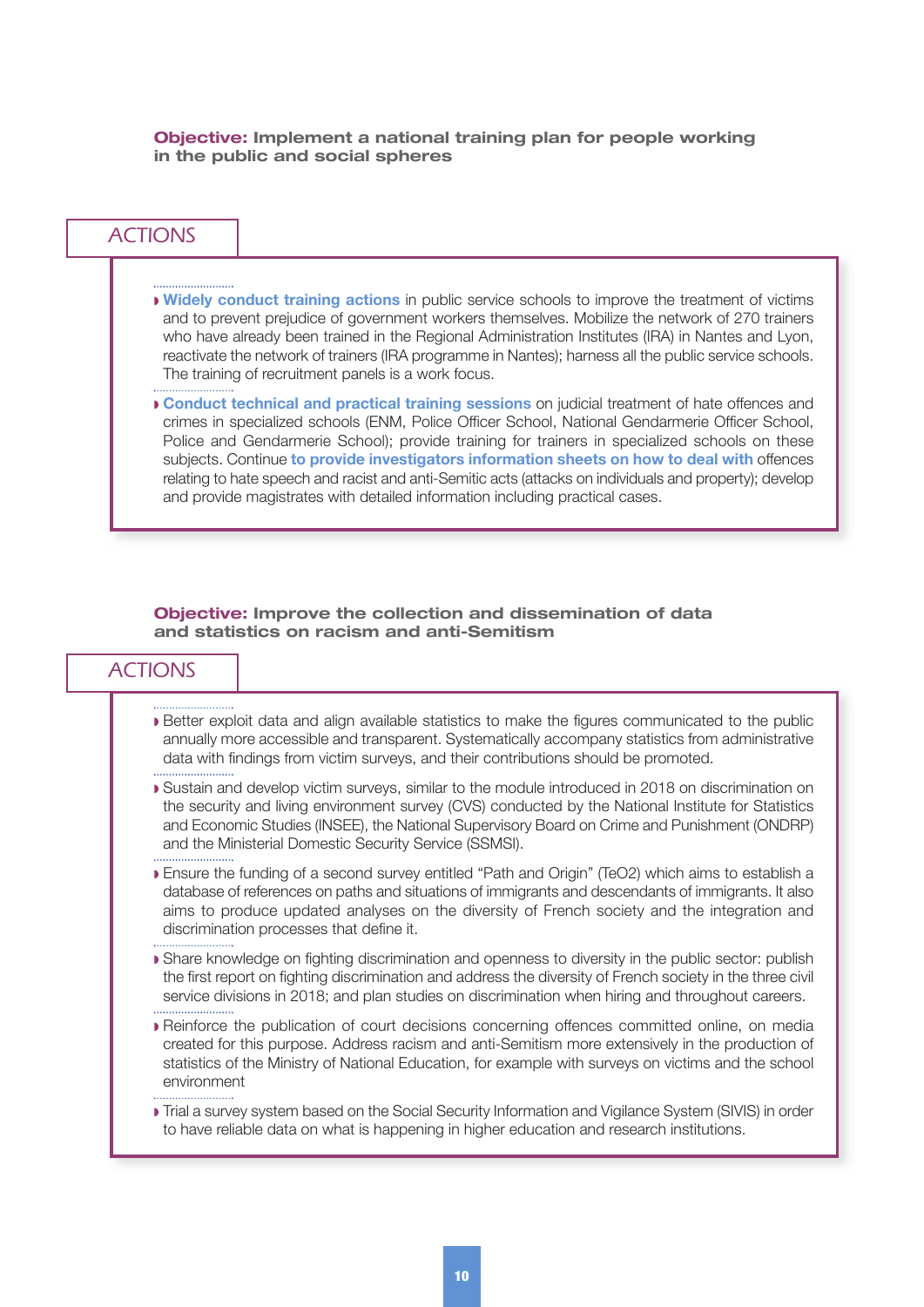## INVESTING IN NEW AREAS OF ACTION

#### **Objective: Strengthen country-wide networks and dialogue with civil society**

|  | Develop a country-wide network and draw up at least 50 local plans to fight racism, anti-<br><b>Semitism and discrimination</b> with local governments over three years. This action will help<br>interconnect the DILCRAH and CGET commitments.                                                                                                                                                                                                                       |
|--|------------------------------------------------------------------------------------------------------------------------------------------------------------------------------------------------------------------------------------------------------------------------------------------------------------------------------------------------------------------------------------------------------------------------------------------------------------------------|
|  | Make international committees to fight racism and anti-Semitism (CORAs) genuine observatories at<br>departmental level and strengthen their operational role. In them, ensure the presence of the justice<br>system, representatives of religions and the most active associations and heads of networks of<br>national associations. Widen the remit of CORA to include fighting anti-LGBT hate and monitor the<br>accumulation of different types of discrimination. |
|  | Create a network of cities and regions working to combat racism and anti-Semitism. This network<br>will be led by a body of local elected officials which will meet regularly with DILCRAH.                                                                                                                                                                                                                                                                            |
|  | Create a body of associations so that regular and structured dialogue can be held by DILCRAH,<br>relevant administrations and associations.                                                                                                                                                                                                                                                                                                                            |
|  | ■ Secure the funding for associations fighting racism and anti-Semitism by signing agreements with<br>three-year objectives concerning training in particular.                                                                                                                                                                                                                                                                                                         |
|  | ■ Encourage joint actions conducted by associations and the working world (employers, labour unions)<br>to fight racial discrimination when hiring and granting promotions.                                                                                                                                                                                                                                                                                            |
|  | Introduce a conference for finance providers (CGET, CIPDR, DILCRAH) to strengthen the coherence<br>and clarity of public finance, particularly of memorial and historical sites.                                                                                                                                                                                                                                                                                       |

**Objective: Improve the guidance and referral of victims and access to rights through better coordination of public authorities**

- Improve the access to rights in regions and in associations through specially designed training programmes, school visits and clinics. This action will involve more specifically the delegates of the Defender of Rights.
- w **Create a portal of information and assistance for victims of hate or racial or anti-Semitic discrimination** (online reporting, access to law, tools and resources developed by the relevant institutions – Interior, Justice, National Education, Defender of Rights, CNCDH, DILCRAH – training opportunities, inventory and mapping of partner associations).
- Develop targeted actions through a grouping of public authorities and associations to act against local phenomena of prejudice-related crime (for example, damaging property of people of Asian descent, anti-Muslim acts, aggression and illegal acts against Roma people).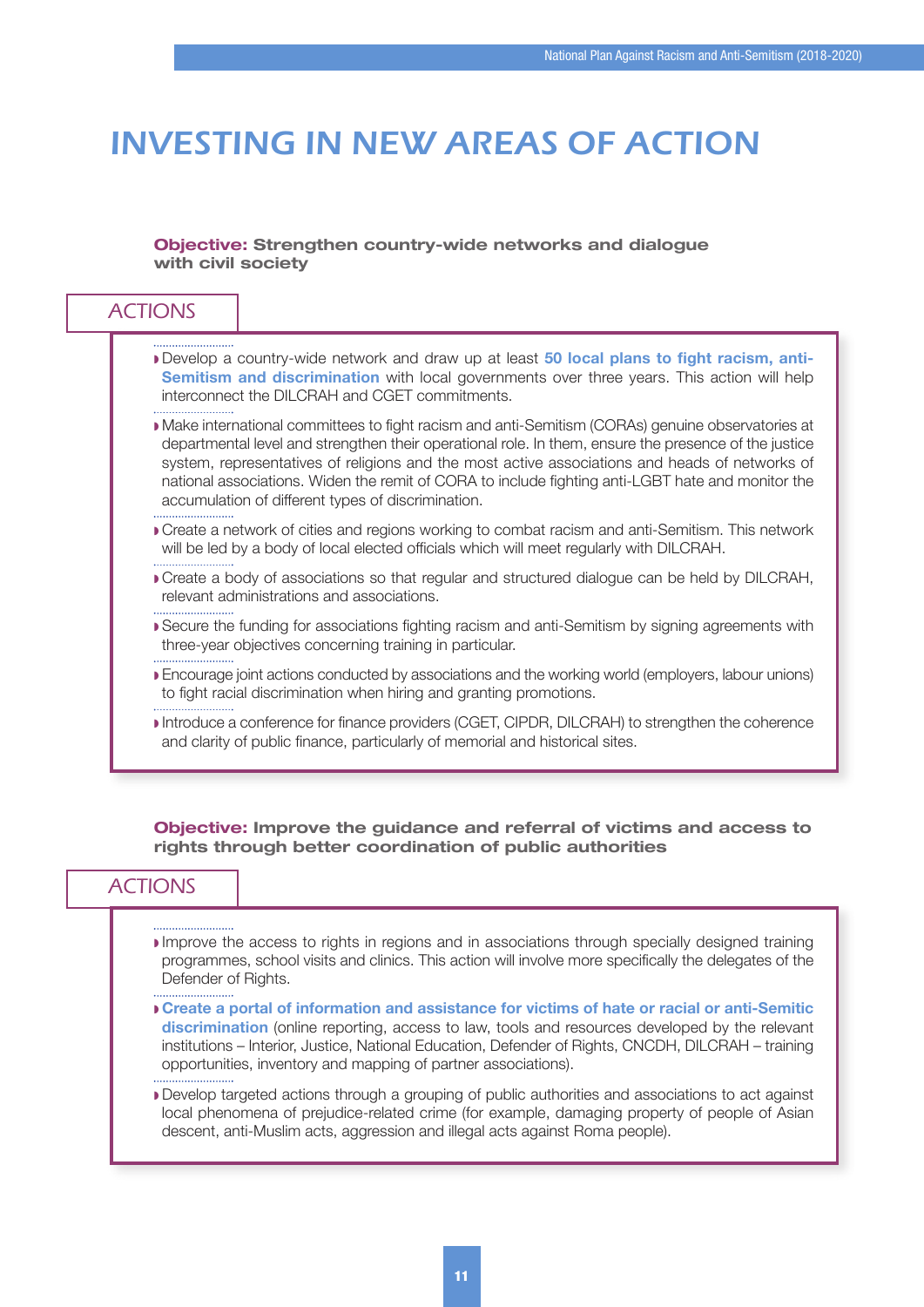#### **Objective: Act for equality of people from Overseas France**

| <b>ACTIONS</b> |                                                                                                                                                                                                                                                                                                                                                                                   |
|----------------|-----------------------------------------------------------------------------------------------------------------------------------------------------------------------------------------------------------------------------------------------------------------------------------------------------------------------------------------------------------------------------------|
|                | Delaysion Finance a budget of €100,000 managed by E and the Interministerial Delegation for Equal<br>Opportunity of Nationals in Overseas France (CIDECFOM) to support projects to fight<br>prejudice and racial discrimination of which people from Overseas France may be victim.                                                                                               |
|                | <b>Liaising with the Mémoire de l'Esclavage public interest group, give a new dimension to slavery</b><br>remembrance by supporting the historical knowledge of slavery and its abolition. On this<br>basis, with the Overseas France education authorities, establish exchange programmes between<br>young people in Overseas France, metropolitan France and African countries. |
|                | • Promote exemplary professional careers of people from Overseas France.                                                                                                                                                                                                                                                                                                          |
|                | Mobilize professional networks and the Defender of Rights to fight discrimination more effectively in<br>the access to housing and banking people for people from Overseas France.                                                                                                                                                                                                |
| specificities. | ■ Adapt the existing teaching tools to the realities in overseas communities to take into account their                                                                                                                                                                                                                                                                           |

#### **Objective: Involve sports movements at every level**

- w Disseminate a communication campaign against discrimination in sport targeting those involved in sports, community education and the general public.
- **Train those involved in sports.** Gradually establish, from the start of the 2018-2019 sports year, an awareness raising campaign about the problem of racism and anti-Semitism in educational and citizenship training for high-level athletes and those working in vocational training centres (CREPS, INSEP).
- **Build** a partnership with UNSS to develop actions to fight racism and anti-Semitism in school sports.
- w Encourage those working in sports to take a stand against racist and anti-Semitic acts. Encourage those who are part of sports movements to take a stand to communicate this campaign in their network and incorporate this area of development in their project. Work of the national federation of fan clubs will focus on fighting racism and anti-Semitism to involve supporters. The fund for sports event broadcasting will be open to fighting discrimination so that athletic federations wanting to lead such projects are not unable to do so for financial reasons. Lastly, the government will take part in promoting the circulation of "citizen" tools created by sports federations (for example, the FFF tool), and support clubs' projects (CNDS-regional portion).
- w **mprove the knowledge of those involved in sports to help them better address racist and anti-Semitic acts that can happen in the sports world.** Update the legal guide on preventing and fighting anti-social behaviour, violence and discrimination in athletics. The latest one was published in February 2015. Extend the survey to include municipalities and municipal sports offices on the abuses in amateur sports to strengthen prevention and information in clubs.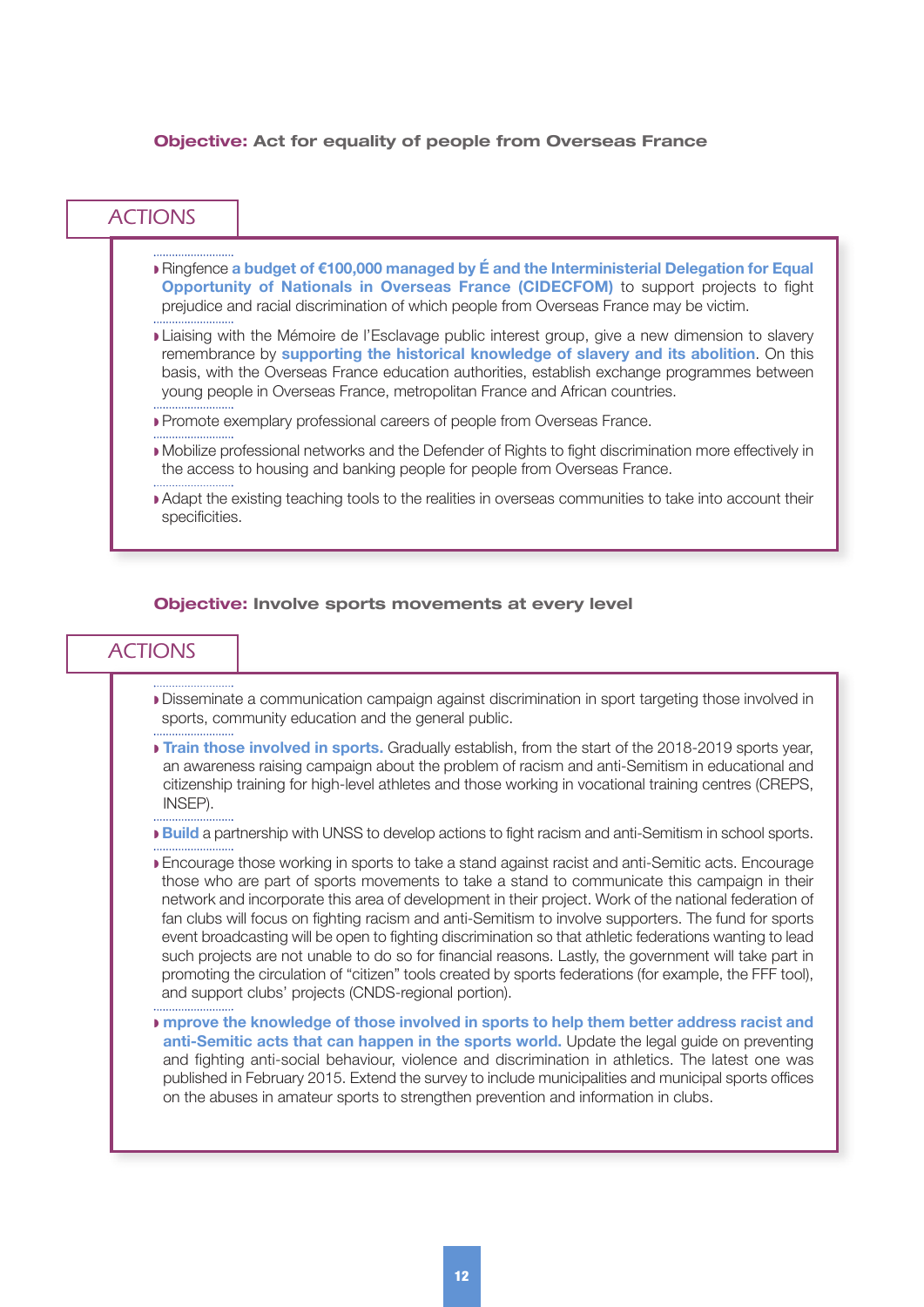#### **Objective: Mobilize culture against racism and anti-Semitism**

### **ACTIONS**

- w Build on the momentum of the dual diversity-equality label of the Ministry of Culture to questions all practices in the cultural sector. To this end: implement pro-active action involving communication campaigns, studies and statistics, collaboration with other stakeholders (CSA, Defender of Rights, etc.) to fight stereotypes; and take better account of diversity when hiring management staff of labelled structures, programming artistic teams, hiring mediation staff and their training.
- w Study the creation of a "fighting racism and anti-Semitism" dimension when implementing the Passe-Culture (a culture pass for young people). Some 450 heritage structures identified as sites for fighting racism and anti-Semitism resources will thus become accessible.
- w As part of the International Decade for People of African Descent (2015-2024), fighting against demeaning practices and promoting works of major authors of African descent. Mobilizing to this end the major public institutions (BNF) and the network of public libraries.
- w With a view to cultural action organized at the government's instigation during the Cultural Olympiad (2020-2024) and the Olympic Festival accompanying the Olympic Games from 21 June to 6 October 2024, make racism in the history of sports a focus of the artistic and cultural projects proposed.
- w Develop the access of migrants to arts and culture and propose actions contributing to the evolution of the way our society sees migrants through artistic projects accessible to the general public based on the report that the Minister of Culture and Communication entrusted to Benjamin Stora.

#### **Objective: Boost visibility of the diversity in communication and media**

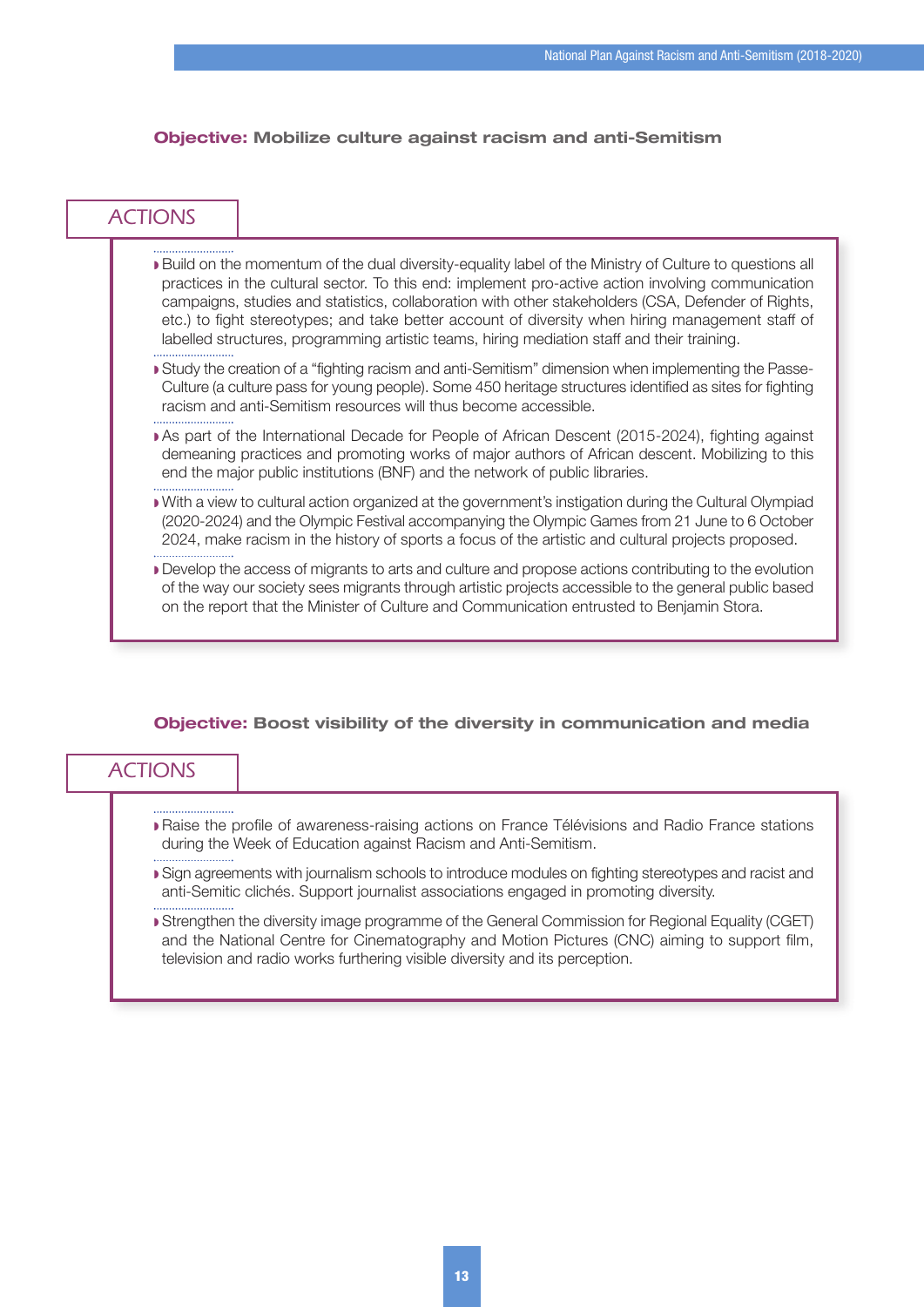**Objective: Amid the spread of populism and xenophobia in Europe, strengthen international and European cooperation and the sharing of best practices**

### ACTIONS

- w With the Ministry for Europe and Foreign Affairs and the National Consultative Commission on Human Rights, ensure a considerable echo at the 70th anniversary of the Universal Declaration of Human Rights signed in Paris on 10 December 1948. Disseminate knowledge of this fundamental text in schools and universities and among the general public.
- w With the Organization for Security and Co-operation in Europe (OSCE), the Council of Europe and the European Commission, organize the identification and the dissemination of best practices to fight racism and anti-Semitism. Pursue programmes that compare national legislation and identify best practices (PRINT programme).
- w Following the example of bilateral meetings between France and Israel, organize trilateral meetings with the future commissioner to combat anti-Semitism in Germany who is currently being appointed and the director of the UK Cross-Government Hate Crime Programme.
- w With the DIHAL, support association actions at the European/national level to fight stereotypes from which Roma people suffer.
- w Continue the work under way with OSCE on preventing and fighting hate crimes with regard to migrants. Prefects could launch a call for DILCRAH racism and anti-Semitism projects.

### EVALUATION

As with the 2015-2017 interministerial plan, this three-year plan will be subject to an independent evaluation by the National Consultative Commission on Human Rights and the government inspection teams. A progress report will be drawn up 18 months after the start of the plan.